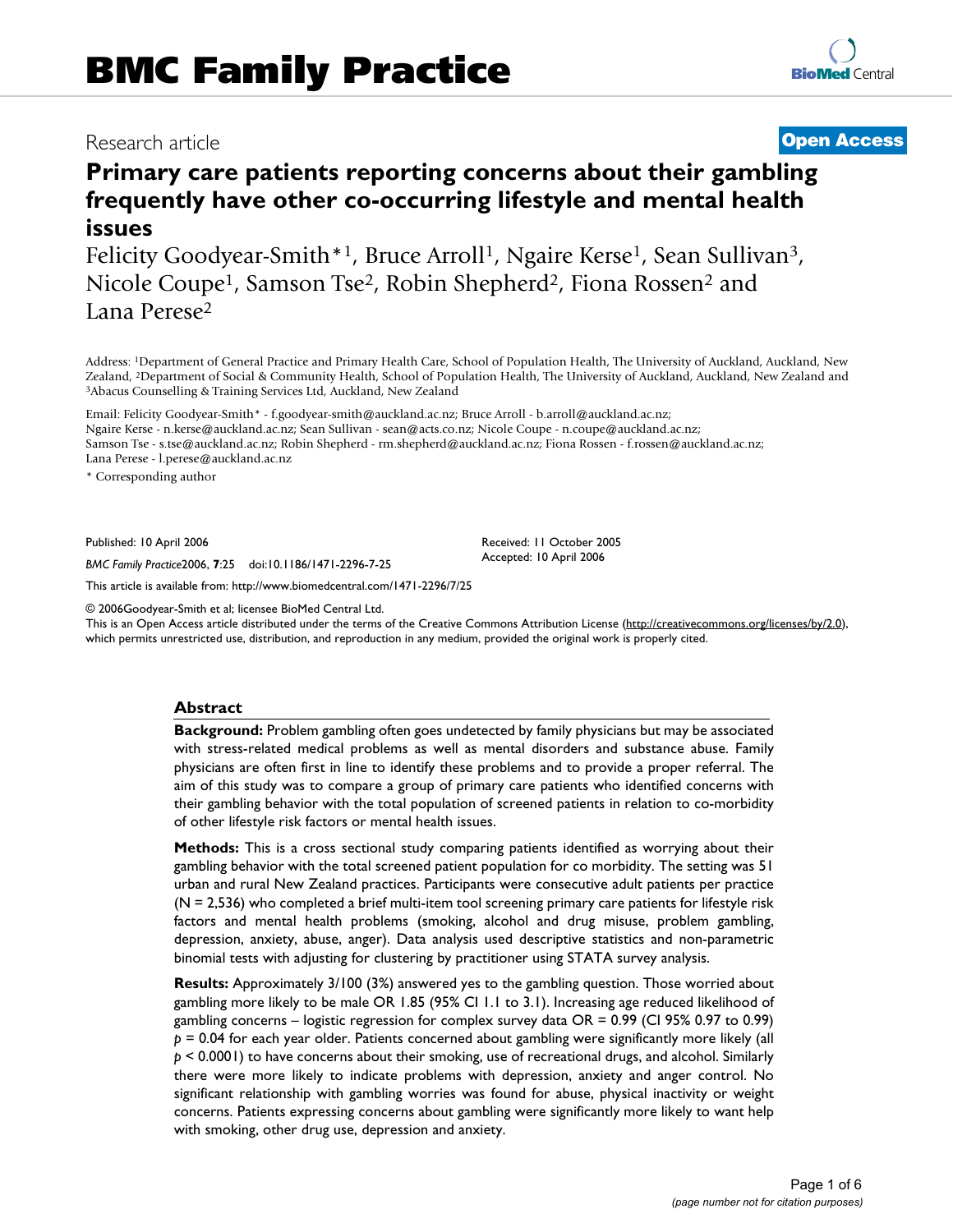**Conclusion:** Our questionnaire identifies patients who express a need for help with gambling and other lifestyle and mental health issues. Screening for gambling in primary care has the potential to identify individuals with multiple co-occurring disorders.

### **Background**

As available opportunities for gambling increase, it appears that problem gambling is increasing in prevalence [1]. Gambling disorders have been shown to have high comorbidity with the use of tobacco [1], problem drinking [2,3], other substance misuse [4], and mood disorder [5]. As well as impacting on an individual's health and well-being, problematic gambling may have serious harmful effects on the patient's family, financial security and career. Family physicians are often the first in the line to identify these problems and to provide a proper referral but problem gambling may go undetected during a standard consultation.

It is well known in the literature that comorbidity is linked with problem gambling and this link is bidirectional [6]. This connection between problem gambling and comorbidity has been widely supported worldwide mainly from treatment populations of problem gamblers, substance abusers, or psychiatric cohorts [7]. Within the general population, a link is reported between problem gambling and 'hazardous use of alcohol' as well as weaker associations between problem gambling and minor mental disorders and with substance abuse and psychiatric illness amongst young people [8]. Overall studies support the supposition that there is a link albeit a weaker one in the general population compared to treatment settings.

Comorbid conditions and problem gambling should not be viewed as discrete disorders, particularly when these individuals engage in treatment. Some problem gamblers will binge on alcohol if they do not have the resources to gamble [9]. Those with dual disorders may engage in other addictive behaviors such as alcohol or drug abuse when recovering from gambling, or relapse with gambling if they are also abusing substances [10].

Individuals with gambling and related comorbidity, tend to move in and out of these disorders. Many do not completely recover from these problem behaviors. For example, women casino employees were able to decrease the problem drinking symptoms over a three year time space frame, but they continued to gamble problematically [11]. Furthermore, many problem gamblers suffer from medical problems such as insomnia, irritable bowel syndrome, peptic ulcer, hypertension, migraines, and other stress-related problems which may be presented to the medical physicians rather than a gambling problem [12].

The aim of this study was to compare the group of New Zealand (NZ) screened primary health care patients who identified concerns with their gambling behavior with the total population of screened patients in relation to comorbidity of other lifestyle risk factors and mental health issues.

#### **Methods**

The assessment of the multi-item screening tool has been reported previously [13]. This is an instrument that contains screening questions for 10 potential issues: smoking, alcohol, substance abuse, gambling, depression, anxiety, stress, violence, eating disorders, physical activity. It also has the addition of a help question asking if the individual wants help no, yes, yes but not today. The gambling question *'Sometimes I've felt depressed or anxious after a session of gambling'* has been found to have a sensitivity of 0.857 and a specificity of 0.935 to a positive score in the EIGHT test for problematic gambling [14], which in turn has been validated against the South Oaks Gambling Screen (SOGS) [15]. Validity of the multi-item screening tool against a composite gold standard is currently underway.

The tool was assessed by 51 primary health care providers (family physicians or practice nurses) in one urban, one mixed urban and rural and one rural center in New Zealand. Practitioners were randomly selected using a computer-generated random number table. Multi-center ethical approval was obtained from the Auckland, Otago and Hawkes Bay ethics committees. Participant Information Sheets were provided both for practitioners and for patients, and written consent forms were signed from all participants.

Fifty consecutive adult patients were recruited per practitioner. All consecutive patients aged 16 years and over attending the practice (including those attending as caregiver of another patient) were invited to complete the lifestyle assessment screening tool and evaluation sheet. Exclusion criteria were patients who were unable to understand English or mental impairment that precluded meaningful participation. Demographic data included gender, age and ethnicity.

Data analysis, using descriptive statistics and non-parametric binomial (chi-squared tests and Fishers Exact 2 tailed) was conducted using SPSS-10.0 statistical package. Data included demographic information; positive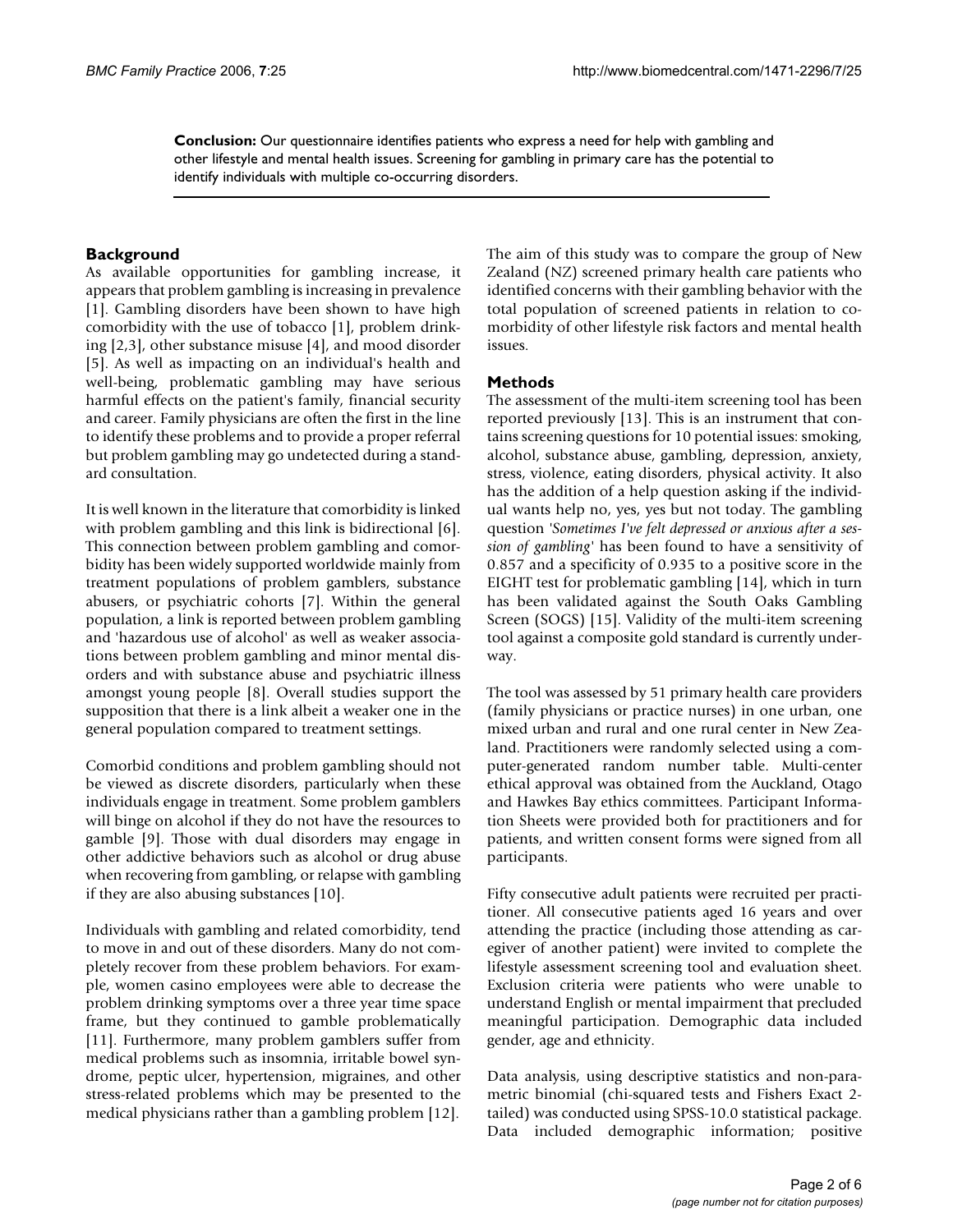**Table 1: Positive responses to screening questions (this is the odds of person being worried about smoking when also worried about gambling compared with the odds of all the group being worried about smoking)Total patients screened N = 2536 (from 51 practices); Patients worried about gambling n = 79 (3%)**

|                                                                                                                                          | Total N $(%)$ | <b>Worried about</b><br>gambling $n$ (%) | *OR (CI 95%)         | Þ        |
|------------------------------------------------------------------------------------------------------------------------------------------|---------------|------------------------------------------|----------------------|----------|
| Do you ever feel the need to cut down on your smoking?*                                                                                  | 406 (16)      | 30(38)                                   | $3.9(2.12 - 5.44)$   | < 0.0001 |
| Do you ever feel the need to cut down on your drinking?                                                                                  | 258(10)       | 18(23)                                   | $2.74$ (1.64 – 4.55) | < 0.0001 |
| Do you ever feel the need to cut down on your other drug use?                                                                            | 68(3)         | 9(11)                                    | $5.23$ (2.51 - 10.9) | < 0.0001 |
| During the past month have you often been bothered by feeling down,<br>depressed or hopeless?                                            | 1081(43)      | 53 (67)                                  | $2.84$ (1.7 – 4.75)  | < 0.0001 |
| During the past month have you often been bothered by having little<br>interest or pleasure in doing things?                             | 805 (32)      | 42 (53)                                  | $2.5$ (1.67 – 3.81)  | < 0.0001 |
| Have you been worrying a lot about everyday problems?                                                                                    | 997 (39)      | 46 (58)                                  | $2.21$ (1.38 – 3.55) | < 0.001  |
| Is there anyone in your life whom you are afraid of, who hurts you in any<br>way or prevents you doing what you want?                    | 130(5)        | 3(4)                                     | $0.73(0.24 - 2.24)$  | 0.57     |
| Is controlling your anger sometimes a problem for you?                                                                                   | 387 (15)      | 24 (30)                                  | $2.52$ (1.44 – 4.43) | < 0.001  |
| As a rule, do you do at least 30 minutes of moderate or vigorous<br>exercise (such as walking or a sport) on 5 or more days of the week? | 1379 (54)     | 47 (59)                                  | $1.24(0.78 - 1.99)$  | 0.36     |
| Are you happy with your current weight?                                                                                                  | 1072(42)      | 40(51)                                   | $1.4(0.88 - 2.25)$   | 0.15     |

\* Odds ratio for logistic regression taking into account clustering

responses to each screening question and number of patients requesting assistance from their doctor or nurse concerning risk factors.

The 79 who screened positive for concerns about gambling (answered yes to *'Do you sometimes feel unhappy or worried after a session of gambling?'*) were compared with the total patient population (2536) with respect to their responses to other screening factors. To examine the effects of age, gender, other behaviors on gambling status, a Pearson chi-squared statistic was corrected for the survey design using the second-order correction of Rao and Scott [16] and converted into an F-statistic. Adjusting for clustering by practitioner used STATA survey analysis,  $\chi^2$  and logistic regression (51 clusters). All analyses were done with the group of 79 as cases.

#### **Results**

A total of 2,536 consecutive patients (1000 in Auckland; 1000 in Otago and 536 in Hawkes Bay), 20 urban doctors, 20 practice nurses and 11 rural doctors (51 practices) participated in the study. In Auckland, where patients were recruited by a research assistant, 23 patients actively declined to participate (97.75% response rate). In the other centers refusal rate was not formally recorded but research assistants said that it was less than 5%.

Forty-three of the 79 patients expressing concerns about gambling were female (54%), whereas two-thirds of total sample were female. Those worried about gambling more likely to be male with an odds ratio (OR) of 1.85 (95% CI  $1.1 - 3.1$ .

The age of the 79 patients ranged from 18 to 89 years with a mean of 43 and SD of 16.3. When age was examined using logistic regression for complex survey data the OR = 0.99 (CI 95% 0.97–0.99) *p* = 0.035 for each year older – in other words, the older the patient, the less likely to identify as worried about gambling.

Maori (6%, 15/242) were significantly more likely than NZ European (1.55, 15/1002) to be worried about their gambling behavior (*p* = 0.0002) and were also more likely to want immediate help  $(p = 0.04)$  [17].

The group concerned about their gambling were also significantly more likely (all  $p < 0.0001$ ) to have concerns about their smoking, use of recreational drugs, and alcohol (see Table 1). Similarly they were more likely to indicate a problem with depression, anxiety and anger control. They had no significant relationship for abuse, physical inactivity or weight concerns.

The multivariable logistic regression with 'worry gambling' as the dependent variable is presented in Table 2. Because the responses to the two depression questions are highly correlated (0.47), only the first depression question was used in the model. The increased odds ratios for other factors for those concerned by their gambling show a risk picture of multiple and independent issues.

Eleven out of the 79 (14%) who identified as having gambling concerns expressed a desire for help, five immediately and six at a later date. Those worried about their gambling were significantly more likely to want help with their smoking, other drug use, depression and anxiety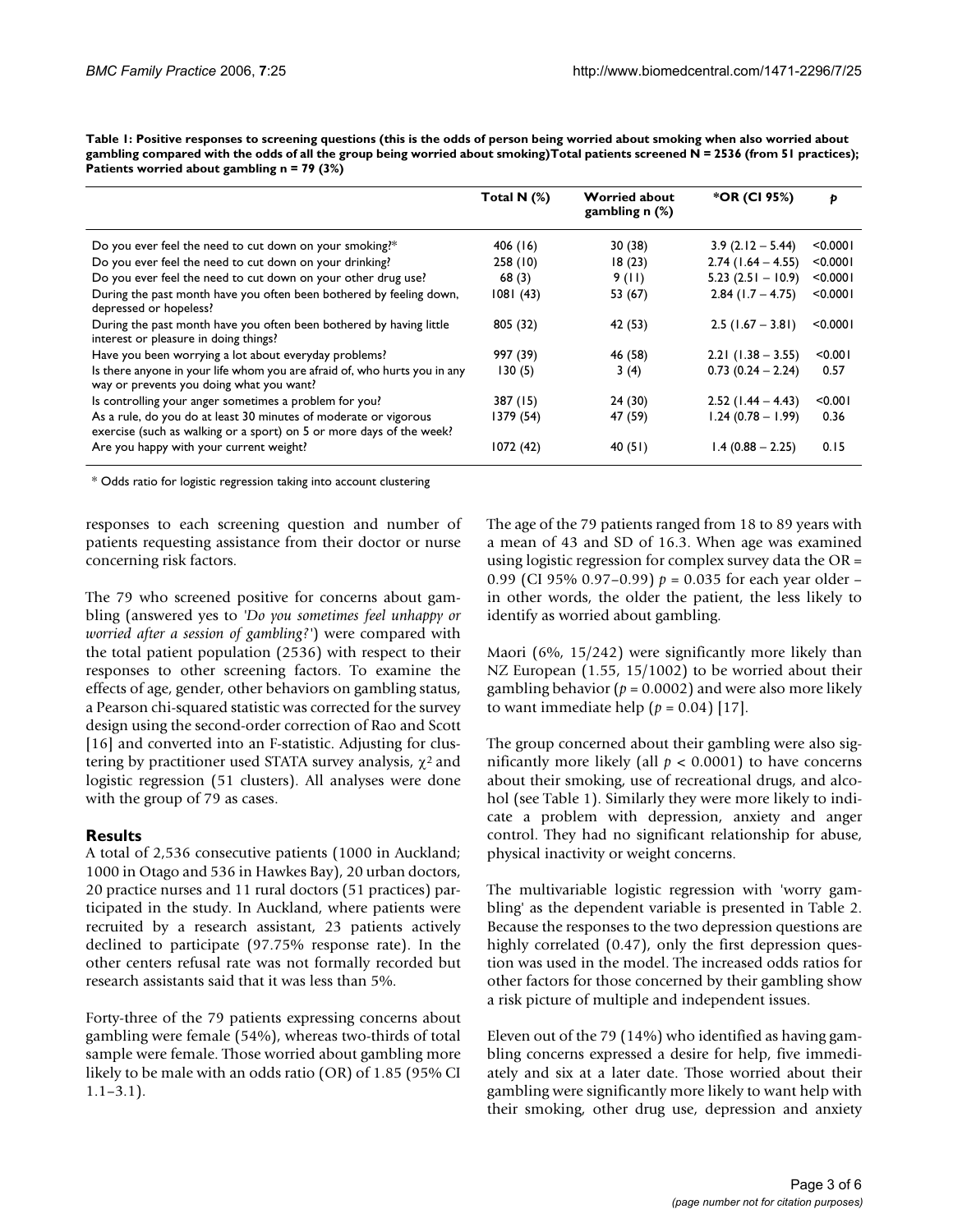|                    | Table 2: Multivariable logistic regression with 'worry/gambling' as |  |  |
|--------------------|---------------------------------------------------------------------|--|--|
| dependent variable |                                                                     |  |  |

| 'worry gambling'    | OR   | 95%CI         |  |
|---------------------|------|---------------|--|
| Cut smoking         | 2.86 | $1.83 - 4.47$ |  |
| Cut drugs           | 2.86 | $1.30 - 6.26$ |  |
| Depression (1st q)* | 2.29 | $1.21 - 4.35$ |  |
| Male                | 1.85 | $1.11 - 3.07$ |  |

\*Answering 'yes' to 2 depression questions highly correlated (0.47)

(Table 3) but the small numbers means these results should be treated with caution.

Only a proportion of patients acknowledging a problem identified that they would like help with this, either immediately or at a later date. Of those identifying smoking, 44% wanted help, 16% immediately; for alcohol use, 13% with 4.6% immediately; other drug use 28% with 14% immediately, and for gambling, 16% identified that they would like help with this behavior, 6% immediately.

#### **Discussion**

It is not surprising that co-occurring symptoms such as depression, anxiety, and substance use linked with worries about gambling. Data do suggest that problem gambling can be associated with non-gambling health problems [18,19]. Co-occurring conditions were frequently identified amongst a group of patients concerned with their gambling behavior, particularly young males [20]. It is estimated that youth and adult problem gamblers in community and clinical settings drink alcohol and consume other legal and illegal substances at several times the average population rates [21,22]. A United States national problem gambling survey found 10% of lifetime pathological gamblers alcohol-dependent compared to 1.1% of non-gamblers [23]. A significant number of patients concerned about their gambling were more

| Table 3: Patients wanting help with specific issue |  |  |  |  |
|----------------------------------------------------|--|--|--|--|
|----------------------------------------------------|--|--|--|--|

likely to be apprehensive about their smoking, use of recreational drugs and alcohol. Problem gamblers' rates of smoking have been shown to increase when they gamble [24].

Co-occurring rates of pathological gambling and mental disorders have been examined. Pathological gamblers have been shown to be significantly more likely than nongamblers to suffer from anxiety disorder [25], and phobias [26] In the present study, patients responding yes to the gambling screen commonly also responded positively to the questions about depression, anxiety and anger control. While the depression questions have already been validated [27], validation of those on anxiety and anger control is currently underway.

It has been reported that moderate to high percentages of adults seeking treatment for pathological gambling have comorbid alcohol and/or substance misuse disorders. [28-30]. In addition, elevated rates of problem and pathological gambling (usually 10% to 20%) are evident among adults seeking professional help for alcohol and other substance misuse/dependence disorders [29,31-33]. Patients in this study who expressed concerns about their gambling, were also significantly more likely to want help with their smoking, other drug use, depression and anxiety. It has been shown that addition of the help question increases the specificity of the two depression questions used in this study from 67% to 89% while maintaining a sensitivity of 96% [34].

Research suggests that due to issues such as shame and stigma, gamblers are most likely to first seek assistance for gambling-related problems from informal sources of help (their family and friends) and to develop a range of selfhelp strategies prior to seeking formal (professional) assistance [35]. It is possible that the distribution of when

|             | Yes, today             |                          | Yes but not today      |                          | Yes, either today or later |                  |                         |         |
|-------------|------------------------|--------------------------|------------------------|--------------------------|----------------------------|------------------|-------------------------|---------|
|             | <sup>a</sup> All N (%) | <sup>b</sup> G n (%)     | <sup>a</sup> All N (%) | <sup>b</sup> G n (%)     | <sup>a</sup> All N (%)     | $bG \nvert (% )$ | $c_{\chi}$ <sup>2</sup> | Þ       |
| Smoking     | 68(3)                  | 6(8)                     | 119(5)                 | 11(14)                   | 187(7)                     | 17(22)           | 21.4                    | < 0.001 |
| Alcohol     | 10(0.4)                | $\vert$ (l)              | 19(0.7)                | 0(0)                     | 29(1)                      | $\vert$ (l)      | Fishers exact           | 0.604   |
| Other drugs | 8(0.3)                 | $\vert$ (l)              | 9(0.4)                 | $\mathsf{I}(\mathsf{I})$ | 17(0.7)                    | 2(4)             | Fishers exact           | 0.110   |
| Gambling    | 5(0.2)                 | 5(6)                     | 6(0.2)                 | 6(8)                     | 11(0.7)                    | 11(14)           | 167.3                   | < 0.001 |
| Depression  | l 44 (6)               | 7(9)                     | 146(6)                 | 9(11)                    | 270(11)                    | 16(20)           | 7.3                     | 0.007   |
| Anxiety     | 149 (6)                | 10(13)                   | 139(5)                 | 9(11)                    | $288$ (11)                 | 19(24)           | 11.9                    | < 0.001 |
| Abuse       | 23(1)                  | $\mathsf{I}(\mathsf{I})$ | 22(1)                  | 2(3)                     | 46 $(2)$                   | 3(3)             | Fishers exact           | 0.182   |
| Anger       | 28(1)                  | 2(2)                     | 50 $(2)$               | 3(4)                     | 78 (3)                     | 5(6)             | Fishers exact           | 0.103   |
| Exercise    | 28(1)                  | 0(0)                     | 57(2)                  | $\mathsf{I}(\mathsf{I})$ | 85(3)                      | $\vert$ (l)      | Fishers exact           | 0.259   |
| Weight      | 73 (3)                 | 6(8)                     | 105(4)                 | 9(11)                    | 178(7)                     | 15(19)           | 16.I                    | < 0.001 |

 $a$  All = total number of screened patients, N = 2356

 $b G =$  patients expressing concern about their gambling behaviour, n = 79

c Significance of difference between all screened patients and those expressing concern about gambling wanting help either immediately or later.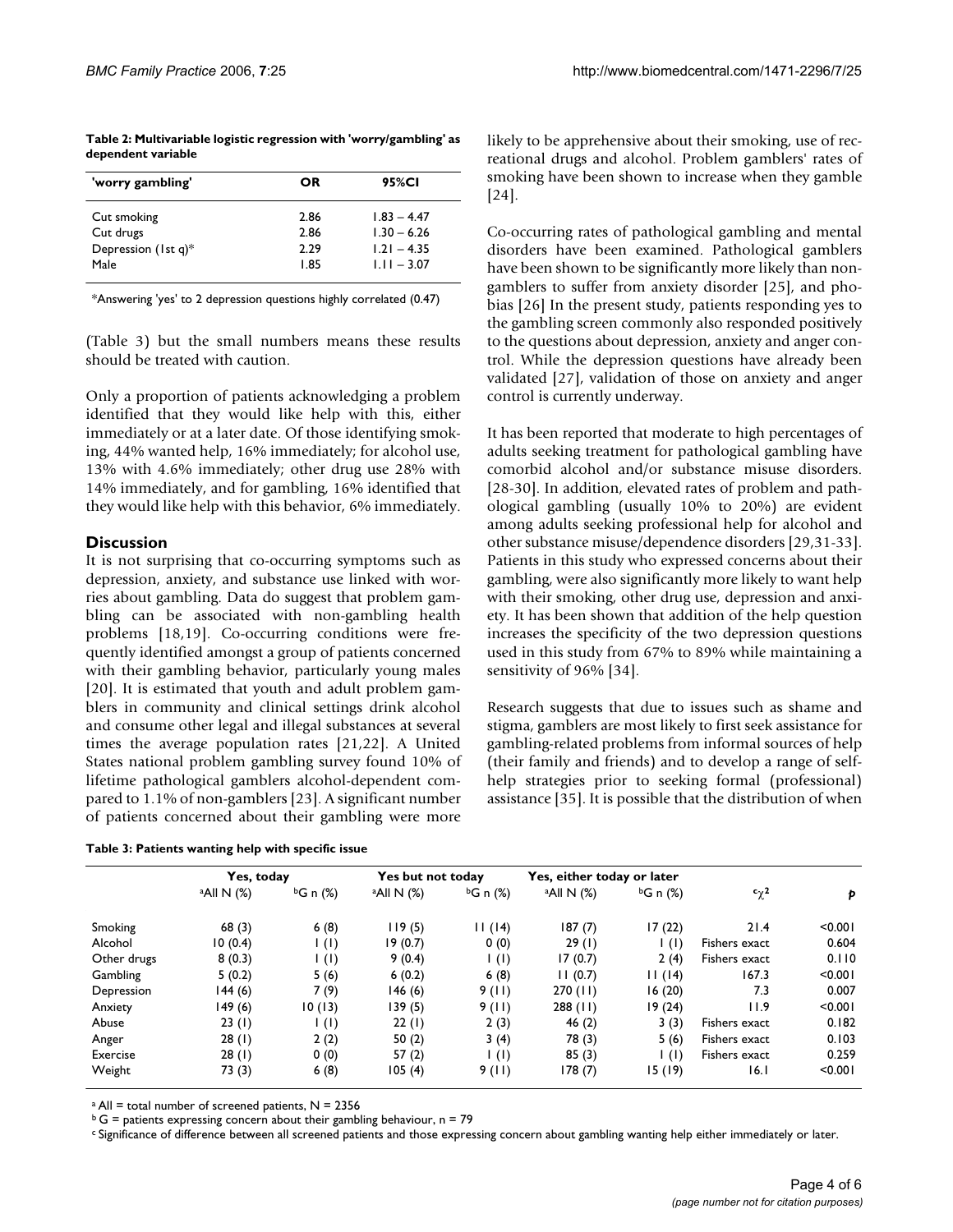patients would like help with their gambling could be partially explained by the above preferences of help-seeking.

Major reasons suggested for not seeking treatment are the desire to handle the problem without help, negative attitude related to stigmatization of addiction problems and embarrassment and pride [36]. For services to be accessible, they must be sensitive to the target demographics. For example, despite inflated problem gambling rates, some ethnicities [35,37] and age groups (adolescents) [38], often do not access mainstream gambling help agencies.

It should be noted that other reasons for a low rate of desire for help with gambling might reflect not having a gambling problem, not identifying a gambling problem that is present, or having a past gambling problem that has been resolved. The latter is less likely however, given that the gambling question is framed in the present tense.

A strength of this study is that it is the first to report comorbidity in both lifestyle behaviors and mental health issues in a general practice setting. A weakness of this study is that we cannot be specific about the response rates in some of the centers but believe it to be low and unlikely to over-estimate any morbidities. Each question is quite brief however we know from other work that asking for help for depression is associated with a positive predictive value of 48% for major depression [39]. A further limitation is that a single question was used to assess gambling behavior with no specific timeframe referenced. While individual brief questions may have been validated, the composite tool has not yet been fully validated against a complied gold standard, although this work in underway. Furthermore because the question asks about feeling worried or unhappy after gambling, the likelihood of cooccurrence with a generalized anxiety or depressive disorder is increased and a positive response to the question does not necessarily indicate a gambling disorder.

#### **Conclusion**

While screening is recommended by some authorities for depression, alcohol problems and obesity, some thought needs to be give to considering screening for problem gambling in primary care [40]. There is a need for more research, particularly of a detailed nature with more structured assessments used in conjunction with screening items, to improve prevention and treatment strategies.

#### **Abbreviations**

CI confidence interval

MIST multi-item screening tool

NZ New Zealand

OR odds ratio

#### **Competing interests statement**

The authors declare that they have no competing interests. The complete independence of researchers from funders is declared.

#### **Authors' contributions**

FG conceived of the study, participated in its design, coordination and analysis and drafted the manuscript.

BA participated in the design and analysis of the study and helped draft the manuscript.

NK participated in the design and analysis of the study and contributed to manuscript revision.

SS participated in the design of the gambling component of the study and contributed to manuscript revision.

NC participated in the design and analysis of the study and contributed to manuscript revision.

ST participated in analysis of the study and contributed to manuscript revision.

RS participated in analysis of the study and contributed to manuscript revision.

ST participated in analysis of the study and contributed to manuscript revision.

FR participated in analysis of the study and contributed to manuscript revision.

LP participated in analysis of the study and contributed to manuscript revision.

All authors read and approved the final manuscript.

#### **Acknowledgements**

The study involved initial collaboration between primary health care researchers with specific lifestyle or mental health interests and expertise in the Department of General Practice and Primary Health Care, the University of Auckland in the development of the tool.

Funding for this study was provided by the Charitable Trust of the Auckland Faculty of the Royal New Zealand College of General Practitioners; the Ministry of Health Mental Health Directorate and the Institute of Rural Health, Hamilton.

#### **References**

- 1. Pasternak AV, Fleming MF: **Prevalence of gambling disorders in a primary care setting.** *Arch Fam Med* 1999, **8:**515-520.
- 2. Stewart SH, Kushner MG: **[Recent research on the comorbidity](http://www.ncbi.nlm.nih.gov/entrez/query.fcgi?cmd=Retrieve&db=PubMed&dopt=Abstract&list_uids=12605078) [of alcoholism and pathological gambling.](http://www.ncbi.nlm.nih.gov/entrez/query.fcgi?cmd=Retrieve&db=PubMed&dopt=Abstract&list_uids=12605078)** *Alcohol Clin Exp Res* 2003, **27:**285-291.